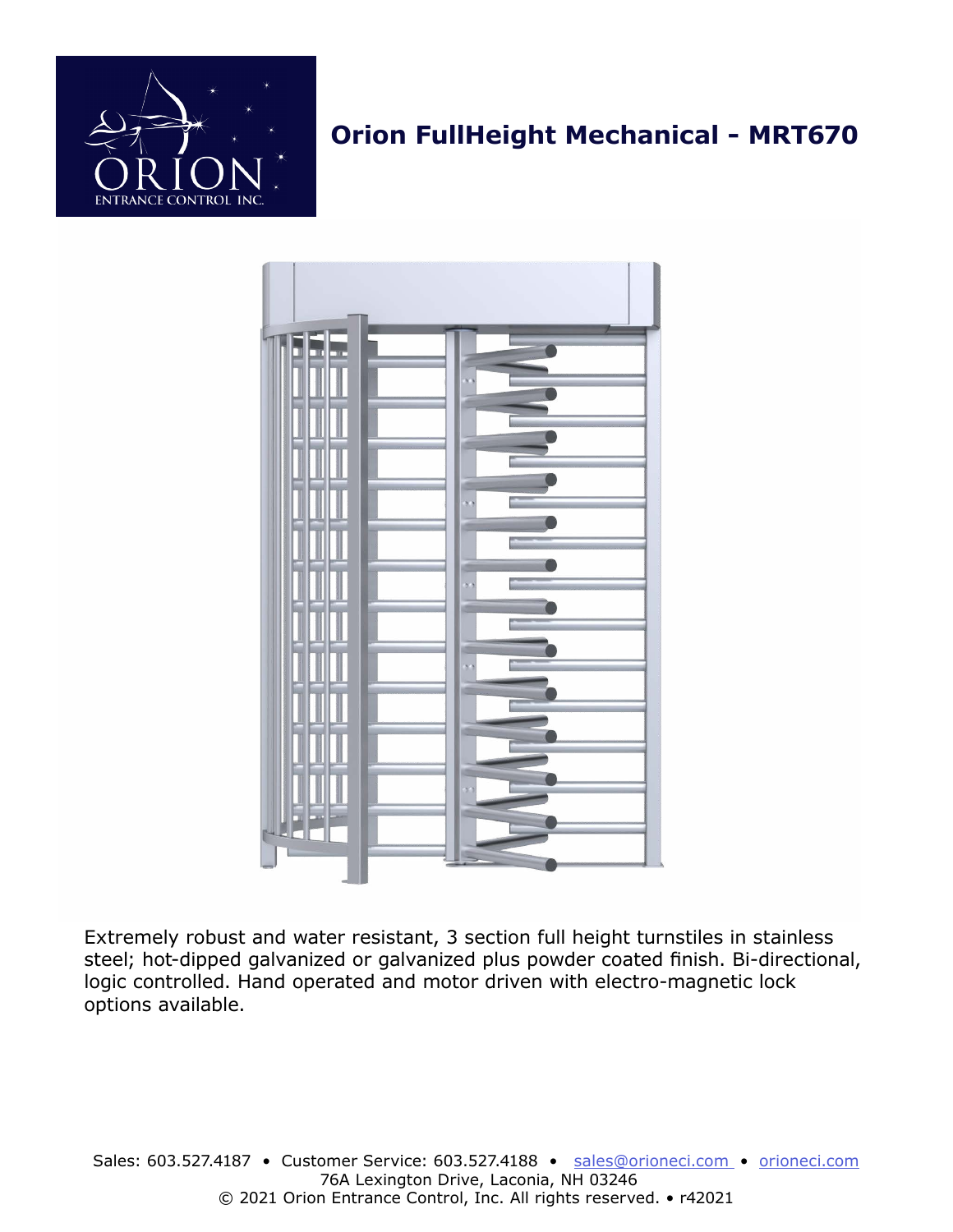

### **Orion FullHeight Mechanical - MRT670**

#### **FEATURES**

• Portal and housing made of steel

• Portal turnstile, four-part rotor blade with spars, 90° division

• As standard with 13 rod-shaped crossbars with plastic caps on each section of the rotor. Arm diameter 51mm

- Rotor with 13 rod-shaped bars made of steel
- Limitation of passage: with steel filler rods
- Unidirectional or bidirectional operation

• Completely assembled or disassembled delivery as a kit for easier transport or for places that are difficult to access.

• Lockable maintenance lid with top and side opening for easy maintenance and installation in areas with low ceilings. • In addition to the turnstile: Motorized or manually operated pedestrian door in full height (bi-directional)

#### **DRIVE MECHANISM OPTIONS**

• Electromechanic / Hand operated

- BLDC Motor-driven
- A self centring mechanism to ensure complete rotation of the mechanism to the next position.
- A hydraulic damper to ensure smooth operation

• Anti backup device to prevent reverse rotation once the mechanism has moved 30 degrees from the home position • Fail-safe operation as Fail Locked in/Fail Safe Out. (Optional fail-locked)

#### **FUNCTIONS & INTERFACE**

• Logic controlled interface, bi-directional operation • Entrance and exit directions can be individually set as controlled, locked or free before or after the installation. • In controlled access mode, after release confirmation which was sent by access control system, the turnstile unlocks the released direction and enables one person access in the direction of travel. After each person, the turnstile rotor blocks passage again and does not permit access from both entrance and exit directions until receiving a new release signal from the access control system.

• After the release, the turnstile blocks itself after an adjusted time if no transition or passage occures.

• If people from both directions would like to pass through simultaneously, the first person who activates the turnstile takes precedense.

• Multiple opening: An additional person is able to to release the next passage cycle during an ongoing passage cycle in both directions. The turnstile controller stores up to 255 releases and lets corresponding number of individuals pass through.

• Relay outputs for counting passage in either direction

• RS 232 serial port

• Control for inputs and outputs via potential-free contact

#### **EMERGENCY & POWER CUT**

In the event of emergency or power-cut the mechanism unlocks the rotor and the rotor rotates freely in both directions. The turnstile reset itself automatically when the emergency alarm stops or the power is switched back on.

#### **LED INDICATORS**

LED lights indicates the operating status of the turnstile in both directions.

Option-1 Option-2 Green: Standby or locked Released or free passage<br>Red: Released or free passage Standby or locked Red: Released or free passage

#### **SETTINGS**

Operation mode for each directions : Controlled / Free / Locked Acoustic Notifications : On/Off Release time out : 5-10-15-20 secs Consecutive passage : On/Off Emergency connection : On/Off LED Indicator options : Option-1 / Option-2

#### **SPECIFICATIONS:**

Construction: Steel Passage width: 26.37"/670mm - 24.8"/630mm - 23.62"/600 mm Power Supply: 100 - 240 VAC, 50/60 Hz Logic Voltage: 24V DC Standby power consumption: 12 W Operation Temperature: -10 ° / +70 ° IP Protection: Cabinet IP54 / Logic Controller IP65

### **MATERIAL OPTIONS**

- Galvanized
- Galvanized + Powder coated
- AISI 304 Stainless steel
- AISI 316 Stainless steel
- Stainless steel rotor & Powder coated frame

#### **ACCESSORIES:**

- Access Controller mounting plate
- Access Controller Box
- Ceilig lights
- LED indicators
- Heating kit for -40 degrees
- Roof & Canopy
- Tempered glass side panels
- Mounting plate (suitable for forklift transport)
- Mounting frame for pre-installation into concrete
- Back-up battery 7A
- Access controller integration options

(Please contact with sales represantative for full list of options and accessories)

Sales: 603.527.4187 • Customer Service: 603.527.4188 • sales@orioneci.com • [orioneci.com](http://orioneci.com) 76A Lexington Drive, Laconia, NH 03246 © 2021 Orion Entrance Control, Inc. All rights reserved. • r42021